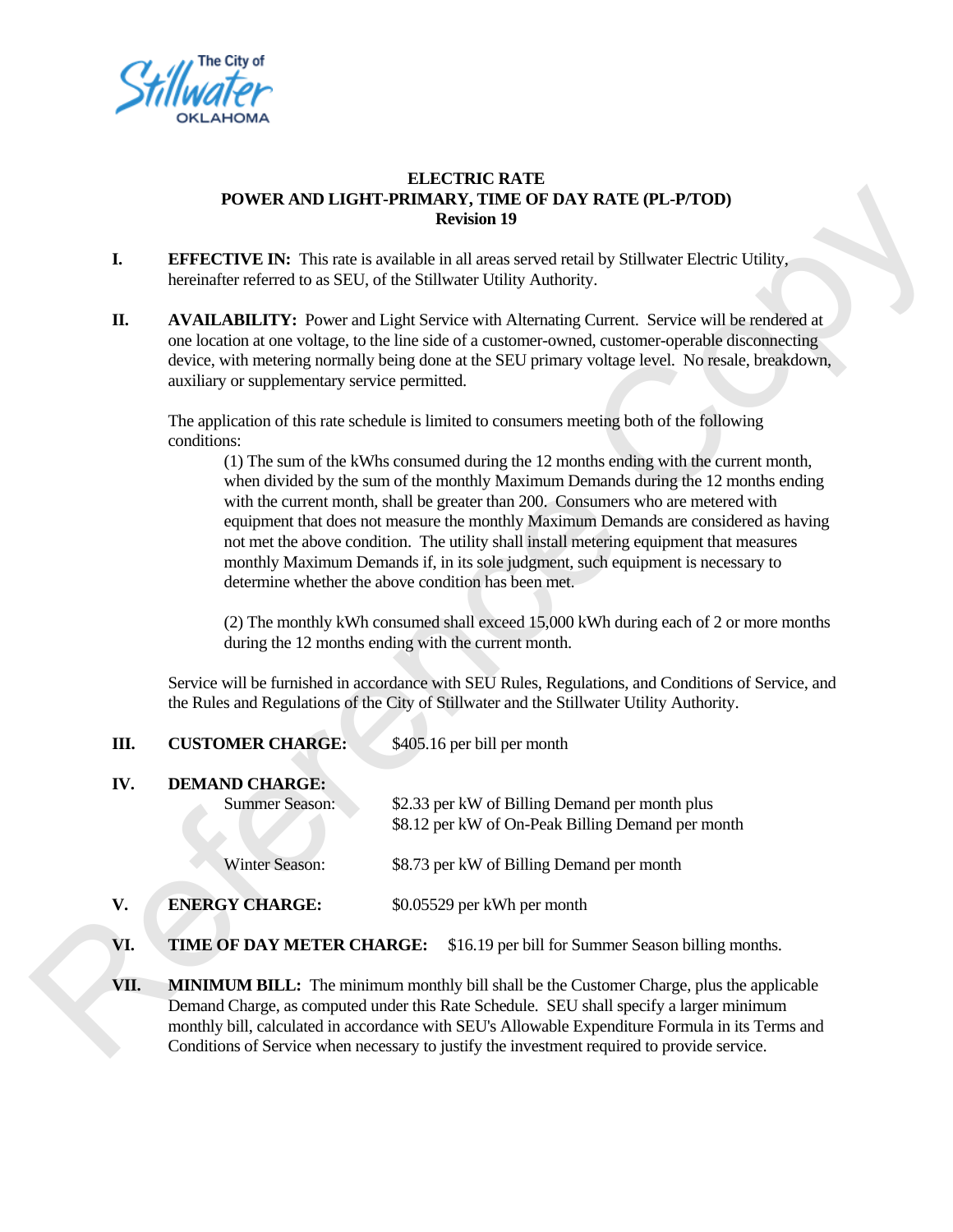- **VIII. LATE PAYMENT CHARGE:** A later payment charge in an amount equal to ten percent (10%) of the total amount due on each monthly bill as calculated under this Rate Schedule or \$2,500, whichever is less, will be added if the bill is not paid on or before the due date stated on the bill. The due date shall be twenty-one (21) days after the bill is mailed. amount equal to ten percent (10%) of<br>in SRate Schedule or \$2,500,<br>re the due date stated on the bill. The<br>Demand is the demand value, in<br>shall be the greater of the following:<br>month, corrected for power factor, as<br>on On-Pe
- **IX. DETERMINATION OF BILLING DEMAND:** The Billing Demand is the demand value, in kilowatts, upon which the demand charge is based. This value shall be the greater of the following:
	- a. The Maximum Demand established during the billing month, corrected for power factor, as set forth under the Power Factor Clause;
	- b. A value not less than 65% of the highest Summer Season On-Peak Hours Demand, corrected for power factor, determined during the previous 12 months ending with the current month.
- **X. DETERMINATION OF ON-PEAK HOURS BILLING DEMAND:** The On-Peak Hours Billing Demand, in kilowatts, shall be the On-Peak Hours Demand corrected for power factor, as stated in the Power Factor Clause.
- **XI. POWER FACTOR CLAUSE:** The consumer shall at all times take and use power in such a manner that the power factor shall be as near 100% as possible. When the average power factor, as determined by continuous measurement of lagging kVArs, is less than 80%, the Billing Demand shall be determined by multiplying the Maximum Demand, shown by the demand meter for the billing period, by 80 and dividing the product thus obtained by the actual average power factor expressed in percent. **XI. POWER EXECT THE CONSTIGE:** The consumer shall at all times take and that the power factor shall be as near 100% as possible. When the average determined by continuous measurement of lagging kVArs, is less than 80%
	- **XII. TERM:** Consumers who request to be changed to the Power and Light Time-of-Day rate from another rate will remain on this rate or the Power and Light Rate for one year before being permitted to change rates again unless they demonstrate a permanent change in electric consumption.

 SEU, at its option, may require a written contract for a year or longer, subject also to special minimum guarantees, which may be necessary in cases warranted by special circumstances or unusually large investments by SEU. Such special minimum guarantees shall be calculated in accordance with SEU's Allowable Expenditure Formula in the Terms and Conditions of Service.

- **XIII. SERVICE LEVELS:** Service at any nominal standard voltage of SEU between 2 kV and 50 kV, both inclusive, where service is rendered via one of the following:
	- 1. Through an SEU substation which has a transmission voltage source and from which the point of delivery is on the load side of the substation;
	- 2. By a direct tap to a circuit dedicated to the consumer;
	- 2. By a direct tap to an SEU distribution circuit not dedicated to the consumer;
	- 3. Through a transformation from a prevailing SEU distribution voltage source (2 kV to 50 kV) to a lower distribution voltage with metering at distribution voltage.

 The consumer shall own, operate, and maintain the electrical distribution system beginning with and beyond the customer's disconnecting device. SEU metering equipment will normally be located on prior to the customer disconnecting device.

If SEU chooses to install its metering equipment on the load side of the consumer's transformer(s), the